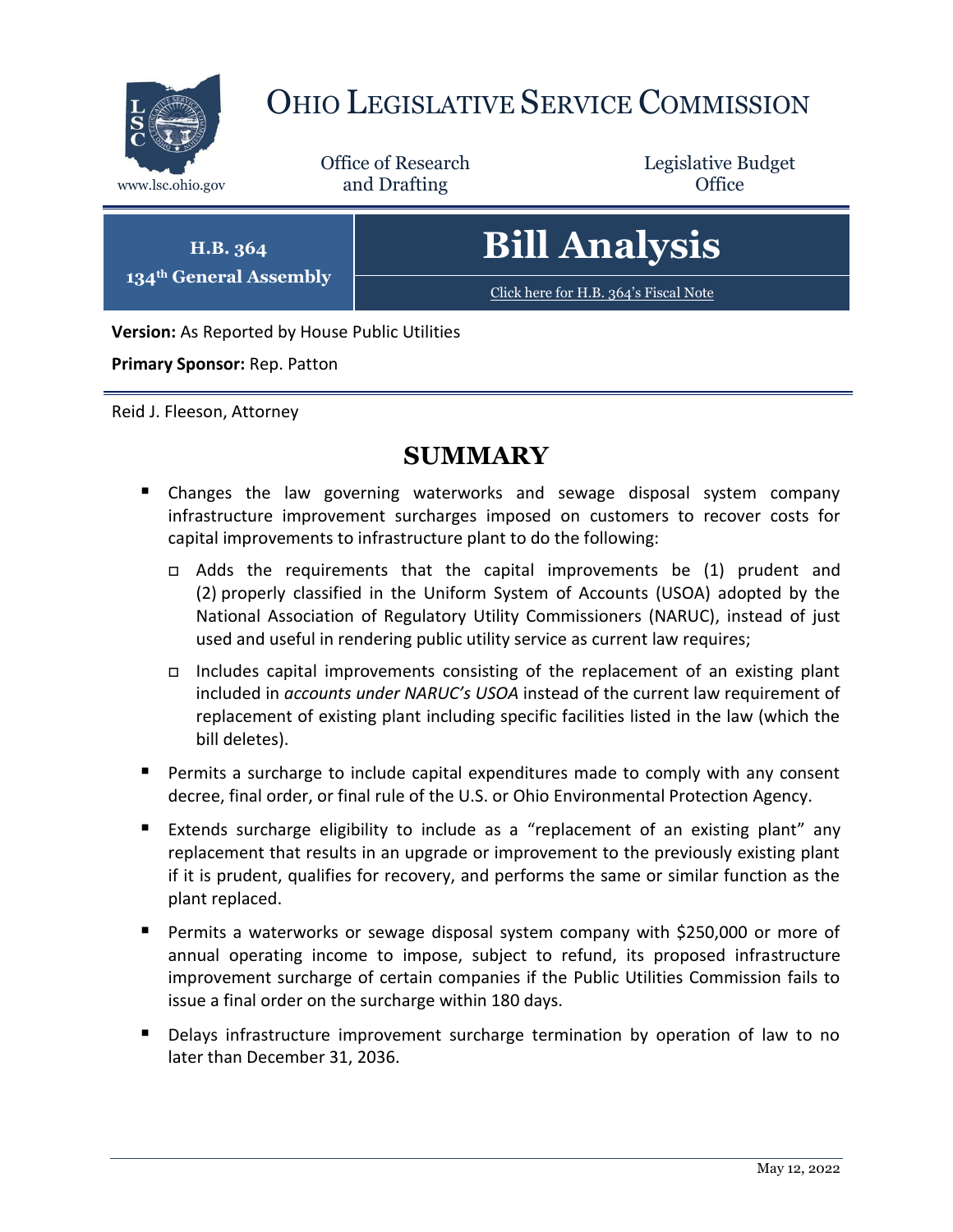# **DETAILED ANALYSIS**

## **Infrastructure plant costs recovered by surcharge**

The bill makes changes to what is included as infrastructure plant costs recoverable under an infrastructure improvement surcharge (surcharge) by a waterworks company (company in the business of supplying water through pipes or tubing, or in a similar manner, to Ohio consumers) or sewage disposal system company (company in the business of sewage disposal through pipes or tubing, and treatment works, or in a similar manner, in Ohio) that is a public utility.

Under continuing law, either type of company may apply for a surcharge to recover plant costs. The Public Utilities Commission (PUCO) may approve the surcharge if PUCO determines it is just and reasonable, and is sufficient, but does not exceed, the revenue requirement necessary to recover the plant costs and provide a fair and reasonable rate of return on the plant.<sup>1</sup>

## **Prudent and properly classified**

Under the bill, capital improvements to infrastructure plant, to be eligible for the surcharge, must be determined by PUCO to be (1) prudent, (2) used and useful in rendering public utility service, and (3) properly classified in the Uniform System of Accounts (USOA) adopted by the National Association of Regulatory Utility Commissioners (NARUC) as identified in the Ohio Administrative Code. Current law requires only that PUCO determine the improvements to be used and useful. $2$ 

## **Waterworks company capital improvements**

Below is a table comparing the changes made by the bill regarding the waterworks company capital improvements that may be included in the surcharge.<sup>3</sup>

| <b>Current law</b>                           | <b>Bill</b>                                                                    |
|----------------------------------------------|--------------------------------------------------------------------------------|
| Replacement of existing plant including:     | Replacement of an existing plant included in<br>accounts (under NARUC's USOA): |
| Chemical feed systems;<br>٠<br>Filters;<br>٠ | 323 – Other power production equipment;<br>$\blacksquare$                      |
| Pumps;                                       | 324 – Steam pumping equipment;                                                 |
|                                              |                                                                                |
| Motors;                                      | 325 - Electric pumping equipment;                                              |
|                                              | ٠                                                                              |
| Plant generators;                            | 326 – Diesel pumping equipment;                                                |
| ٠                                            | $\blacksquare$ .                                                               |

 $1 R.C. 4909.172$ ; R.C. 4905.02 and 4905.03, not in the bill.

 $\overline{a}$ 

 $3$  R.C. 4909.172(C)(1).

 $2$  R.C. 4909.172(C).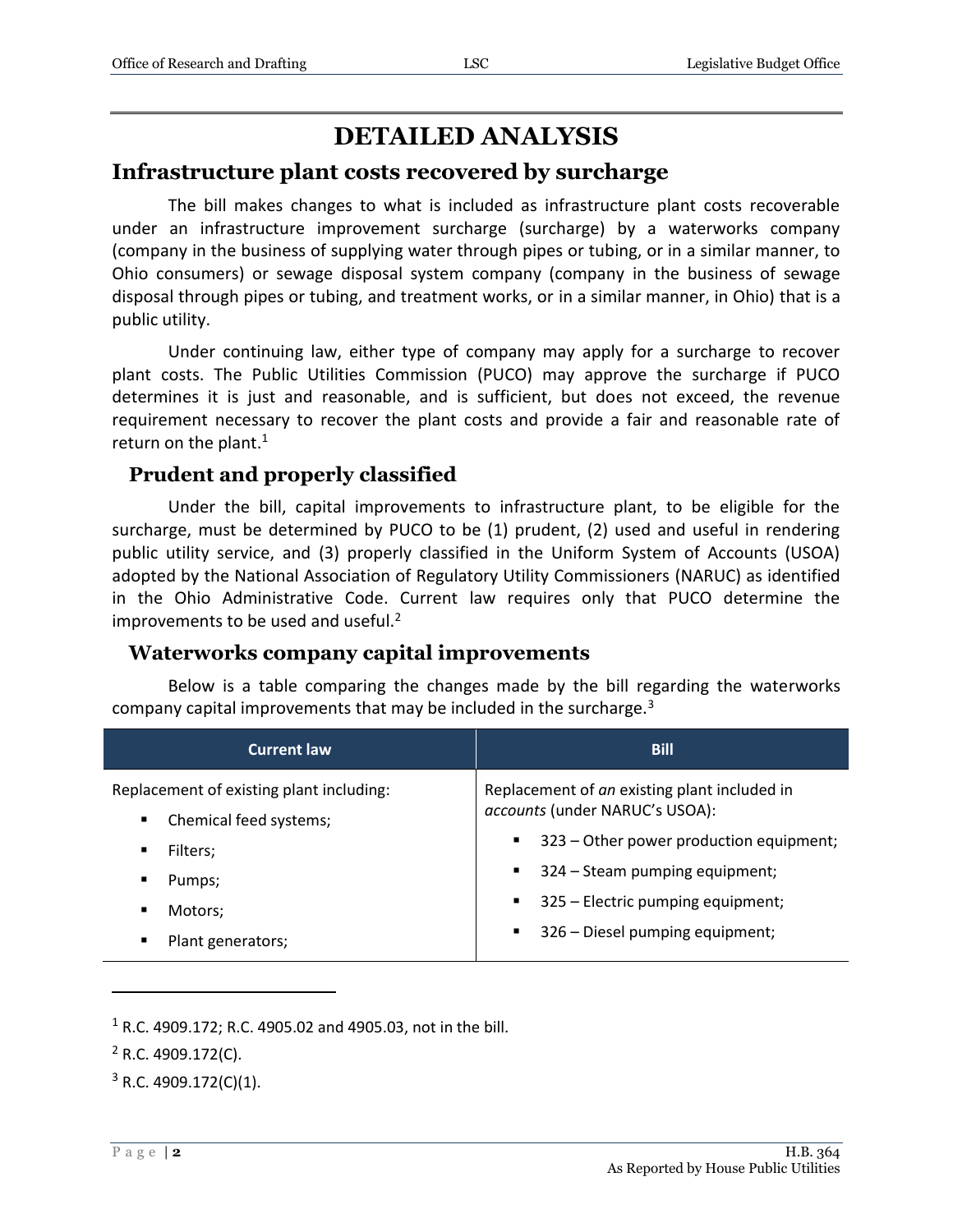| <b>Current law</b> | <b>Bill</b>                                     |
|--------------------|-------------------------------------------------|
| Meters;            | 327 - Hydraulic pumping equipment;              |
| $\blacksquare$     | ٠                                               |
| Service lines;     | 328 - Other pumping equipment;                  |
| ٠                  | $\blacksquare$                                  |
| Hydrants;          | 332 – Water treatment equipment;                |
| ٠                  | ٠                                               |
| Mains; and         | 342 – Distribution reservoirs & standpipes;     |
| ٠                  |                                                 |
| Valves.            | 343 - Transmission & distribution mains;        |
| ٠                  | $\blacksquare$                                  |
|                    | 345 - Services;<br>٠                            |
|                    | $346$ – Meters;<br>٠                            |
|                    | 347 – Meter installation; and<br>$\blacksquare$ |
|                    | 348 - Hydrants.                                 |

## **Sewage disposal system company capital improvements**

Below is a table comparing the changes made by the bill regarding the sewage disposal system company capital improvements that may be included in the surcharge.<sup>4</sup>

| <b>Current law</b>                                                                                                                                                                                             | <b>Bill</b>                                                                                                                                                                                                                                                                                                                                                                                                                                                                                                                                                                                          |
|----------------------------------------------------------------------------------------------------------------------------------------------------------------------------------------------------------------|------------------------------------------------------------------------------------------------------------------------------------------------------------------------------------------------------------------------------------------------------------------------------------------------------------------------------------------------------------------------------------------------------------------------------------------------------------------------------------------------------------------------------------------------------------------------------------------------------|
| Replacement of existing infrastructure including:<br>Chemical feed systems;<br>٠<br>Filters;<br>Pumps;<br>Motors;<br>Sludge-handling equipment;<br>٠<br>Plant generators;<br>Mains; and<br>Lift stations.<br>■ | Replacement of an existing plant included in<br>accounts (under NARUC's USOA):<br>352 - Collection sewers;<br>п<br>352.1 – Collection sewers – Force;<br>п<br>352.2 – Collection sewers – Gravity;<br>٠<br>353 - Services to customers;<br>п<br>354 - Flow measuring devices;<br>п<br>355 – Flow measuring installations;<br>п<br>356 – Other collection plant facilities;<br>п<br>362 - Receiving wells;<br>п<br>363 – Electric pumping equipment;<br>п<br>364 – Diesel pumping equipment;<br>$\blacksquare$<br>365 – Other pumping equipment;<br>٠<br>372 – Treatment and disposal equipment;<br>٠ |

<sup>4</sup> R.C. 4909.172(C)(2).

 $\overline{a}$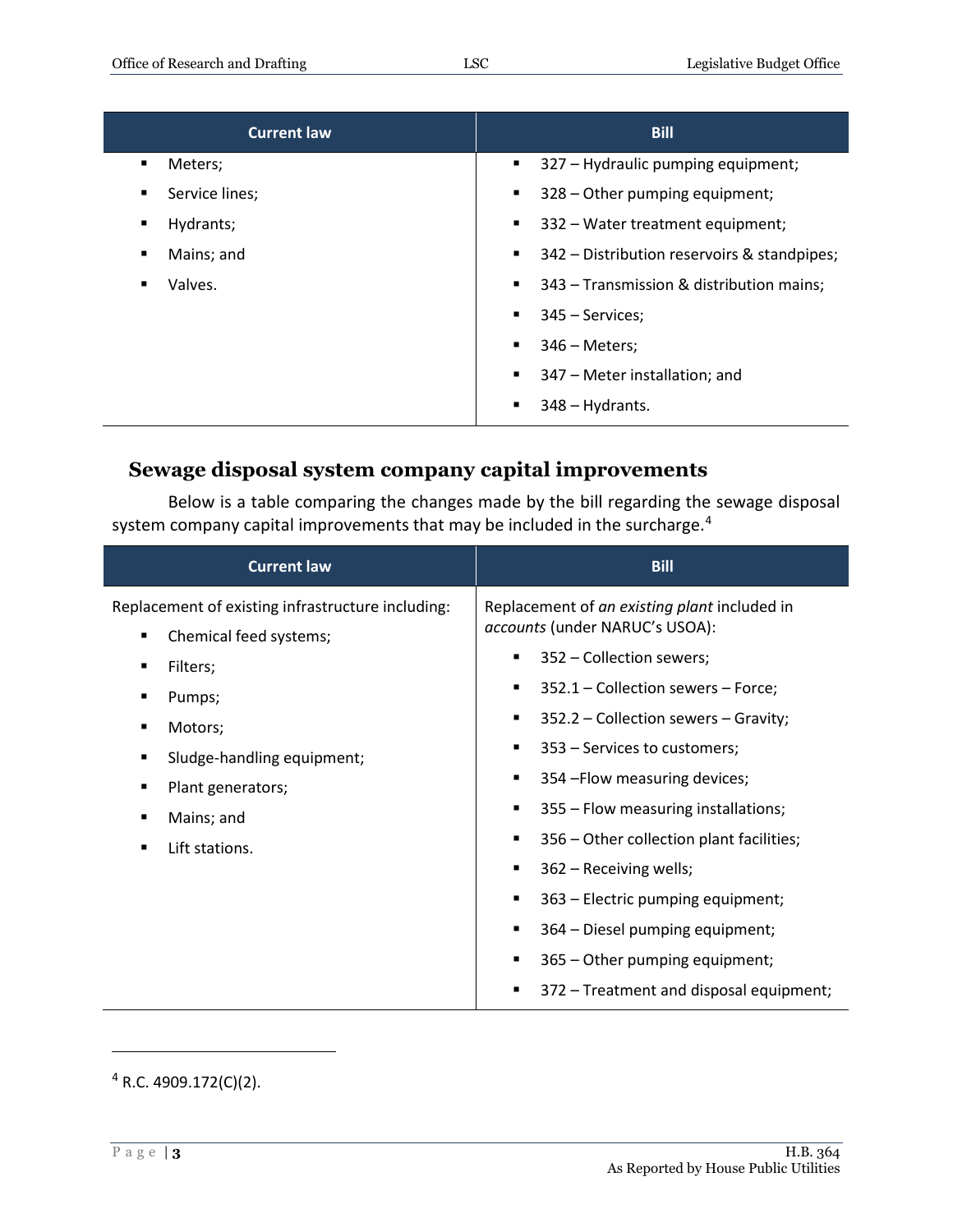| <b>Current law</b> | <b>Bill</b>                                              |
|--------------------|----------------------------------------------------------|
|                    | $\blacksquare$ 373 – Plant sewers;                       |
|                    | ■ 374 – Outfall sewer lines; and                         |
|                    | ■ 375 – Other treatment and disposal plant<br>equipment. |

#### **Replacement of an existing plant**

The bill defines "replacement of an existing plant" regarding waterworks and sewage disposal system company capital improvements (discussed immediately above) to include replacements that upgrade or improve the previously existing plant, provided that the replacement plant is prudent, qualifies for recovery under the bill, and performs the same or similar function or purpose as it did prior to the replacement.<sup>5</sup>

### **Other capital expenditures**

The bill also includes, as capital improvements that may be included in the surcharge, capital expenditures made by a waterworks or sewage disposal company to comply with any consent decree, final order, or final rule from either the U.S. or Ohio Environmental Protection Agency.<sup>6</sup>

### **Surcharge imposed pending PUCO approval**

The bill provides that a waterworks or sewage disposal system company with \$250,000 or more in annual operating revenues can, at the company's discretion, put its surcharge into effect if PUCO fails to issue a final order on the company's surcharge application within 180 days. The surcharge will take effect on the filing of the company's revised affected rate schedule, subject to refund of amounts collected in excess of the amounts authorized by PUCO's final order.

All refunds must include interest at the rate required by Ohio law and be accomplished as PUCO prescribes in the final order. PUCO may require an undertaking to secure the refund if it finds it is warranted by the financial condition of the waterworks or sewage disposal system company.<sup>7</sup>

 $\overline{a}$ 

 $5$  R.C. 4909.172(C).

 $6$  R.C. 4909.172(C)(4).

 $7$  R.C. 4909.172(D).